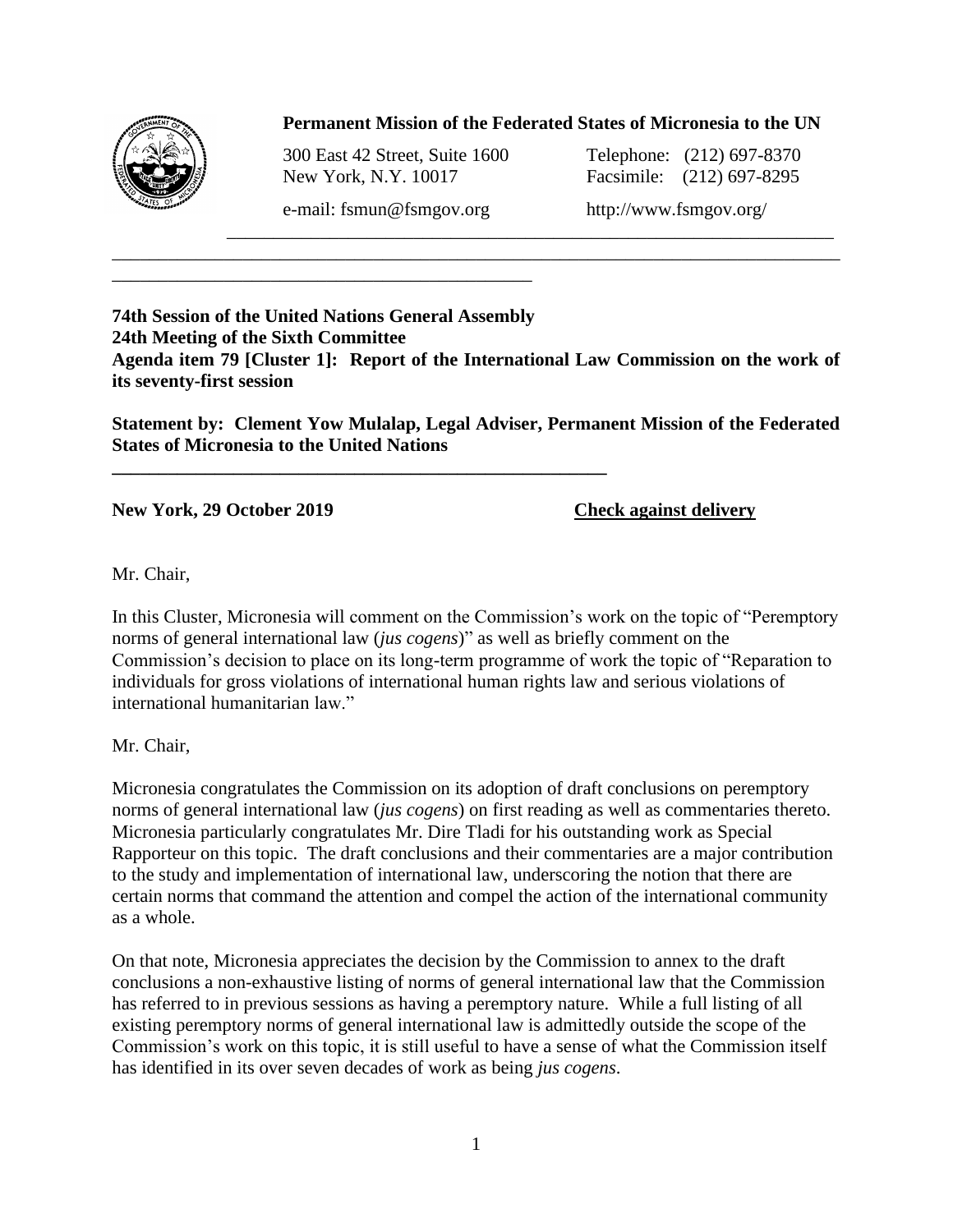In that connection, in the commentary to draft conclusion 23, there is a reference to the Commission's expressed view in past sessions that the "obligations 'of essential importance for the safeguarding and preservation of the human environment, such as those prohibiting massive pollution of the atmosphere or of the seas'" are peremptory norms of general international law. Micronesia fully endorses this view. The protection of natural environments of importance to the international community as a whole—such as the Ocean and the atmosphere—is, in accordance with draft conclusion 3, an objective that reflects and protects fundamental values of the international community, including ensuring safe and healthy natural environments for present and future generations. While such natural environments might be subject to various legal regimes that draw lines demarcating sovereignty and other State rights, it is indisputable that harmful impacts to any part of one such natural environment will very likely harm other parts of such a natural environment, regardless of artificial lines. The wide range of multilateral environmental agreements and processes pertaining to natural environments, including the Ocean and the atmosphere, attests to the paramount importance that the international community places on the conservation, protection, and sustainable use of such natural environments and the resources they contain.

By logical extension, Mr. Chair, in line with draft conclusions 17 and 19, each State is obligated to the international community as a whole to take all necessary steps to safeguard and preserve natural environments of importance to humankind. The gross or systemic failure of a State to discharge that obligation is a serious breach of *jus cogens*. In such a situation, States are obligated to cooperate through lawful means to end such a breach. Unfortunately, there are numerous examples of States engaging in massive pollution of natural environments of importance to humankind without taking all necessary steps to curb such massive pollution, including greenhouse gas emissions that severely damage the atmosphere and the Ocean. These are serious breaches of *jus cogens* that demand collective international efforts in response. Micronesia is grateful to the Commission for laying out very clearly the relevant international law on this point. At a time when challenges to multilateralism intensify in lock-step with mounting challenges to natural environments of importance to the international community as a whole, it behooves the international community to bear in mind the clear conclusions drawn by the Commission with respect to the relevant *jus cogens*. We as States are obligated to work together to correct harms that affect us all.

## Mr. Chair,

To conclude, with regard to the Commission's decision to place on its long-term programme of work the topic of "Reparation to individuals for gross violations of international human rights law and serious violations of international humanitarian law," Micronesia welcomes this decision and looks forward to the Commission actively examining the topic in its programme of work. Micronesia notes that footnote 16 in the syllabus for the proposed topic asserts that the Commission's focus on international human rights law and international humanitarian law may influence other areas of international law that are separate from those two areas, including international environmental law. It is Micronesia's view, however, that there exist clear and compelling overlaps between international human rights law and international environmental law. There is growing acceptance in the international community that there is a human right to a healthy environment—or, at the very least, that the enjoyment of numerous human rights is